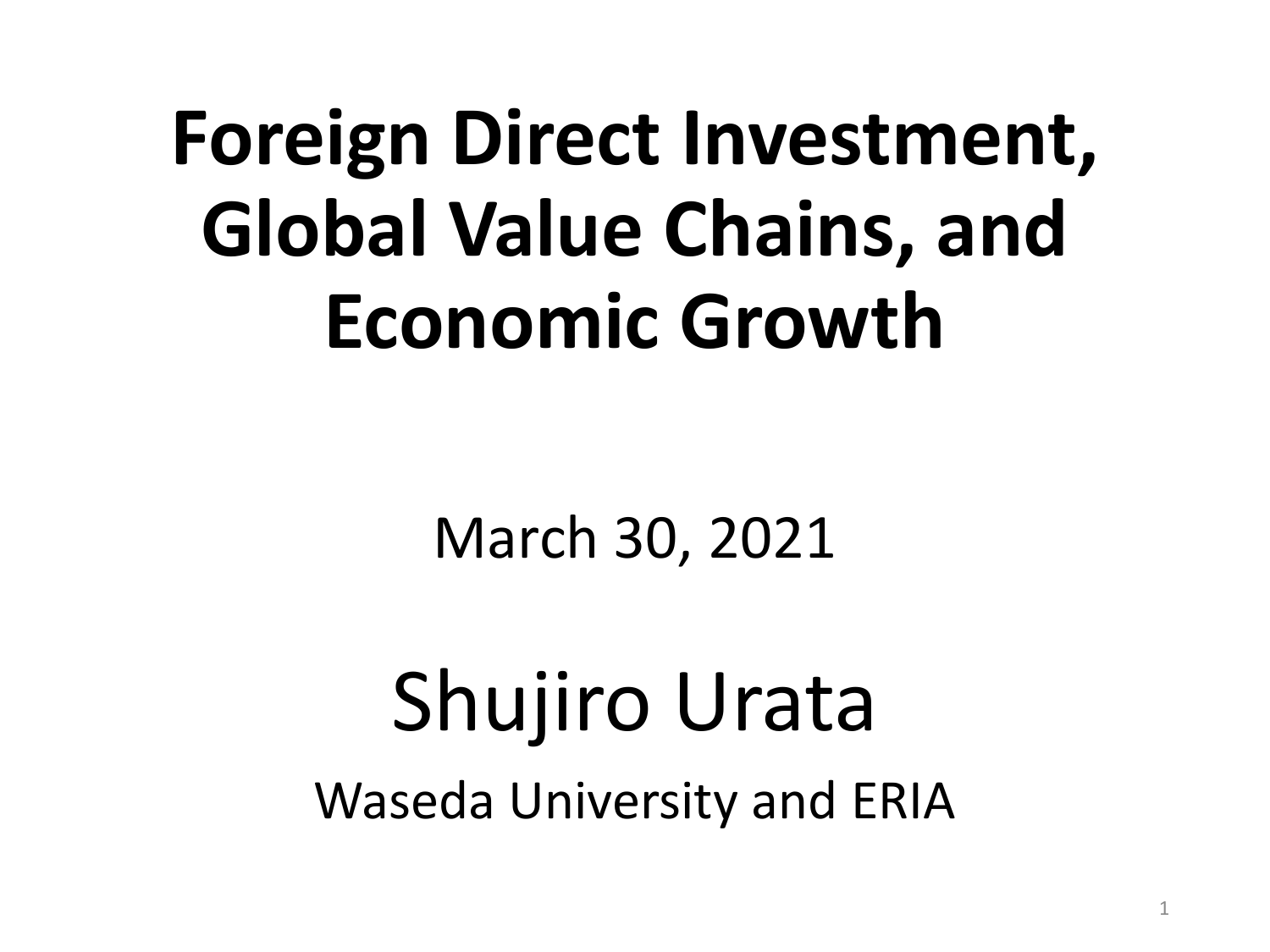# Background and the Objective of the Project

- Background: ASEAN member countries, like the rest of the world, experienced negative economic growth in 2020 due to the impact of the COVID-19. This year, the progress of countermeasures against COVID-19 is expected to bring about a relatively high rate of growth. However, return to full-fledged high growth achieved before pandemic outbreaks appears very difficult because of various risks: continuing COVID-19 pandemic, emergence of new virus, US-China rivalry, rising protectionism, etc.
- Objective: This project aims to clarify the prepandemic situation of economic growth led by foregin direct investment (FDI) and global value chains (GVCs), and explore the post-pandemic economic growth strategy for ASEAN member countries.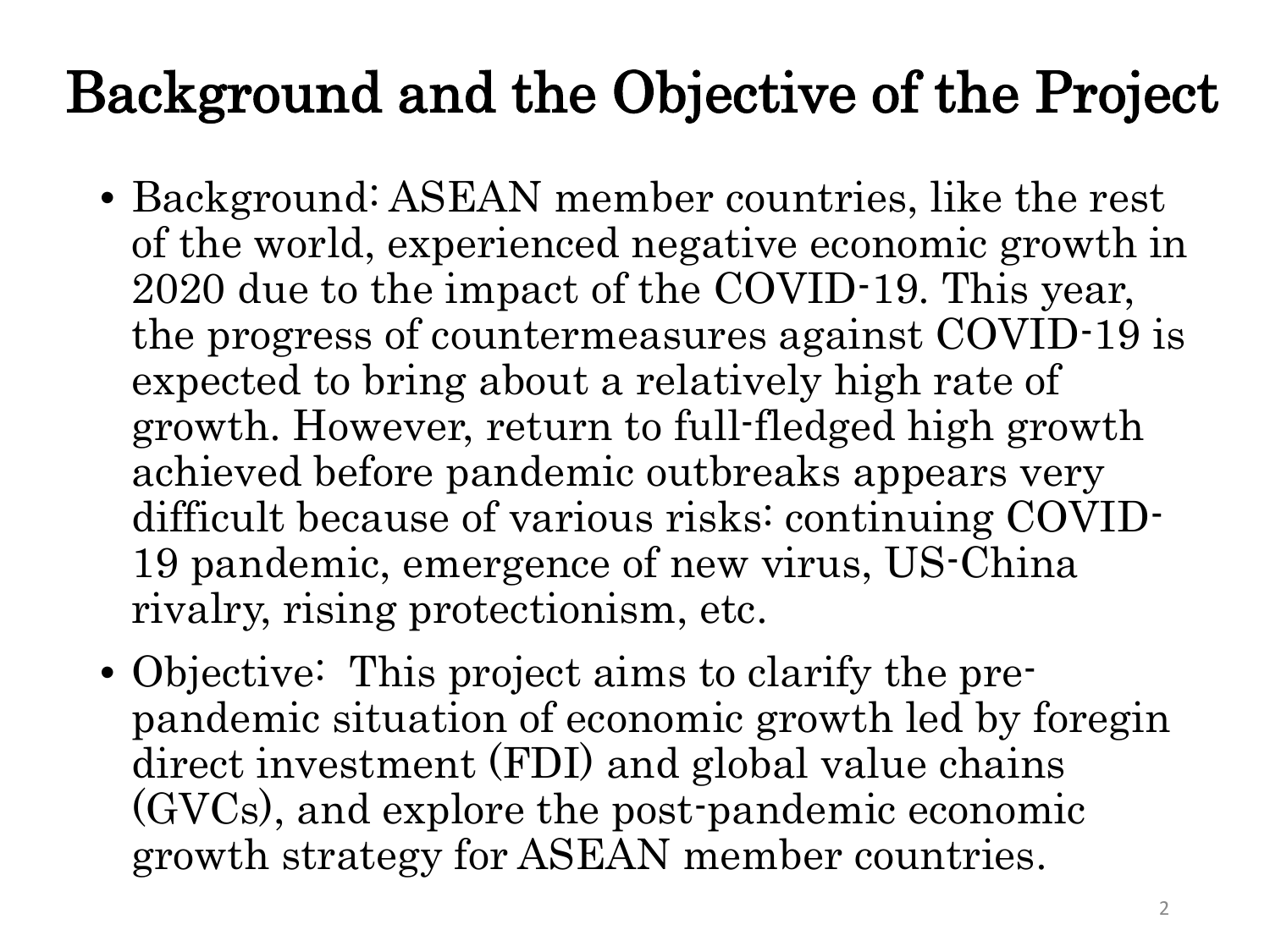# GDP Growth Rates (%)

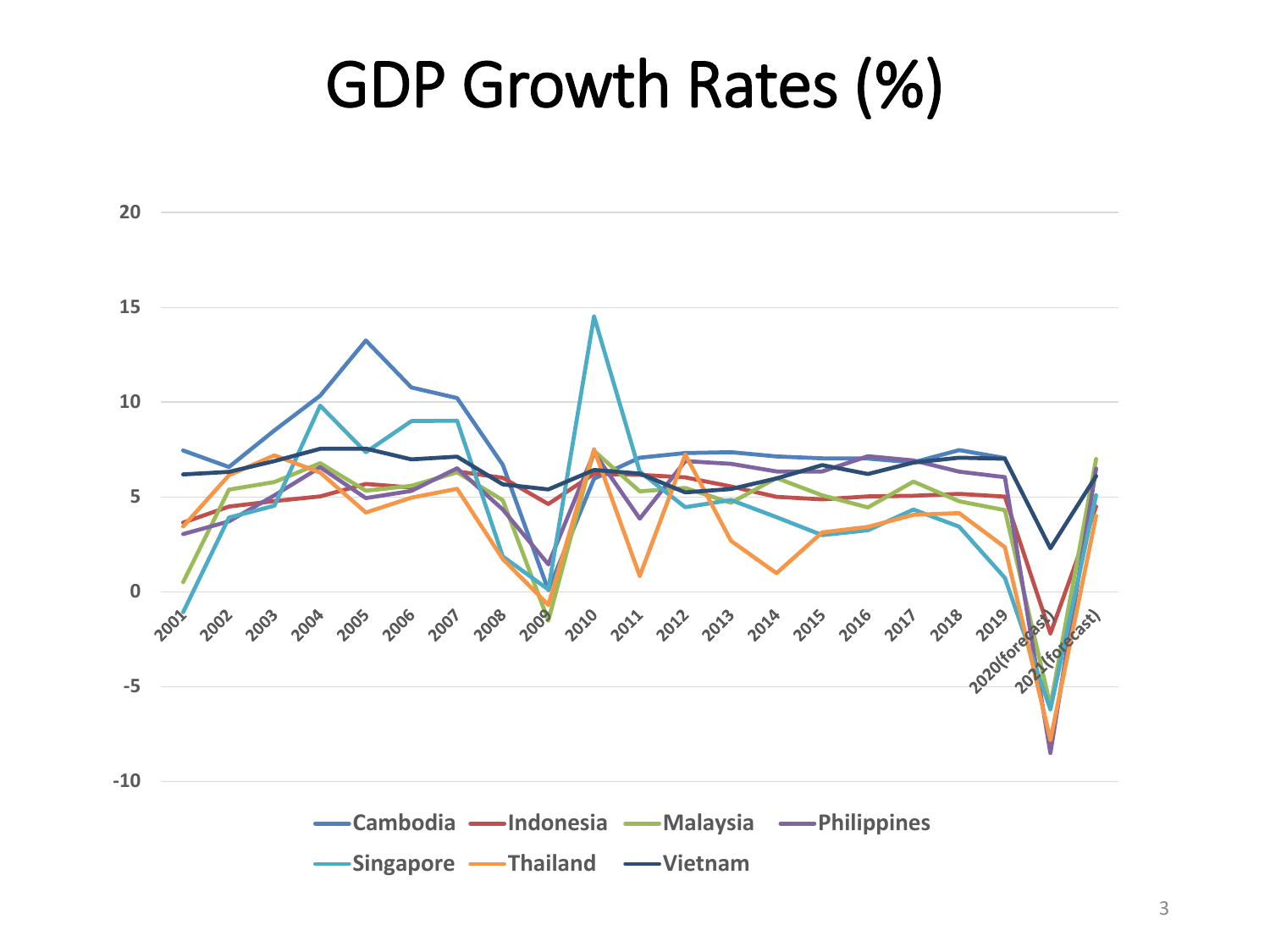#### List of papers

- **1.** *Overview of FDI, trade, GVCs in East Asia*
	- **Ayako OBASHI (Aoyama Gakuin University)**

**2.** *Investment Policy in terms of Facilitation and Promotion in Cambodia: Impact on the Manufacturing Global Production Value-Chain*

• **Shandre Thangavelu (University of Adelaide)**

**3. Foreign Direct Investment, Agglomeration, and Production Network in Indonesian Manufacturing**

• **Dionisius A. Narjoko (ERIA)**

**4.** *GVCs and Premature Deindustrialization in Malaysia*

• **Cassey Lee (ISEAS)**

5. Understanding FDI and Productivity of the Philippine Manufacturing Industry: Policy<br>Interventions that Government Should Pursue

• **Rafaelita Aldaba, (PIDS)**

**6.** *Structural Changes, Unbundling Effects and FDI in a Global Production Value-Chain: Case of Singapore*

• **Shandre Thangavelu (University of Adelaide)**

**7.** *Recent Development of Trade and Investment Policies in Thailand*

• **Archanun Kophaiboon (Thammasat University)**

**8.** *The Nexus between Inward Foreign Direct Investment and Global Value Chains in Developing Countries: A Case Study of Vietnam*

• **Nguyen Huy Hoang (Institute for Southeast Asian Studies)** <sup>4</sup>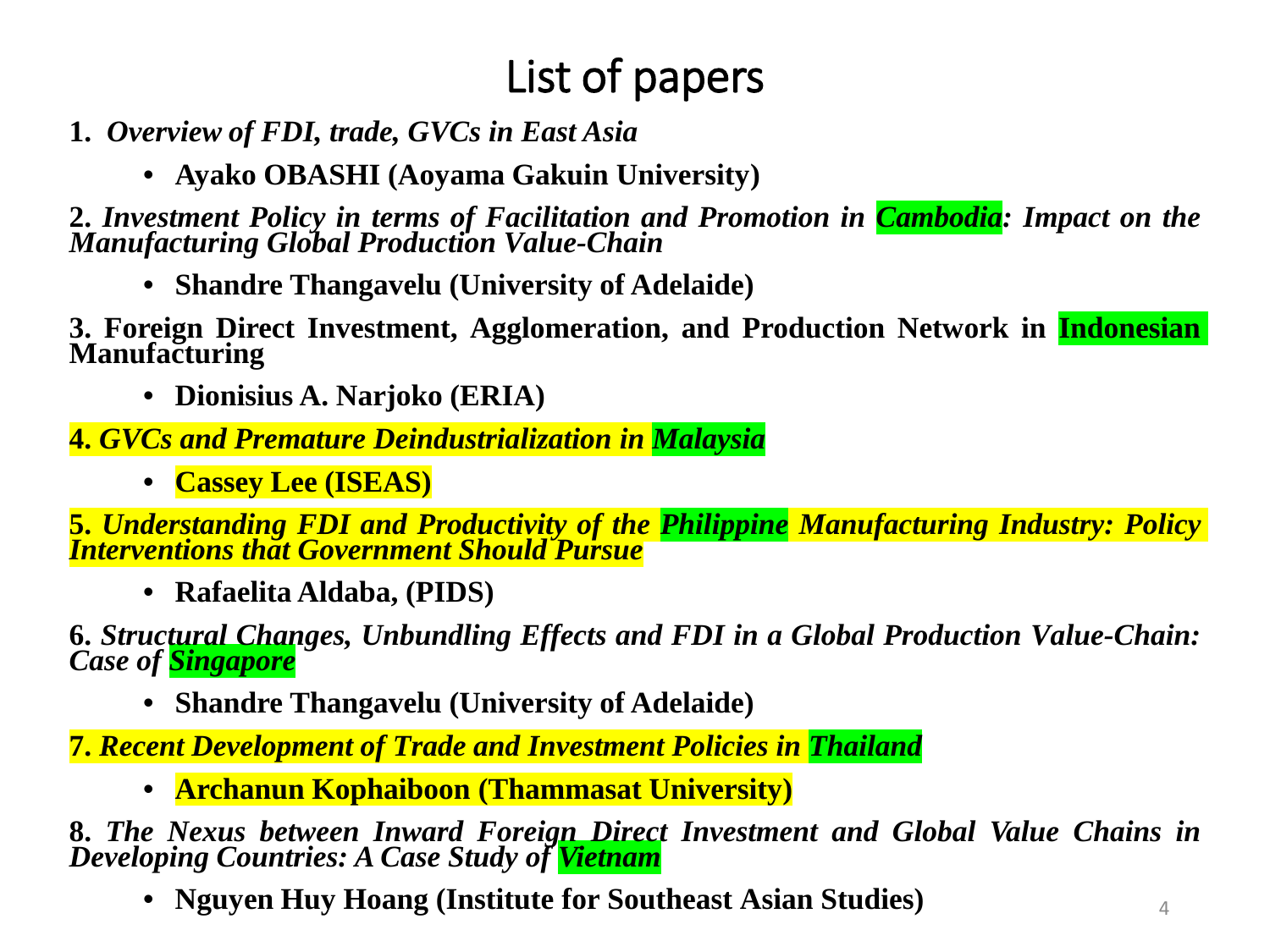# Inward FDI Stock to GDP Ratio (%)



**2000 2019**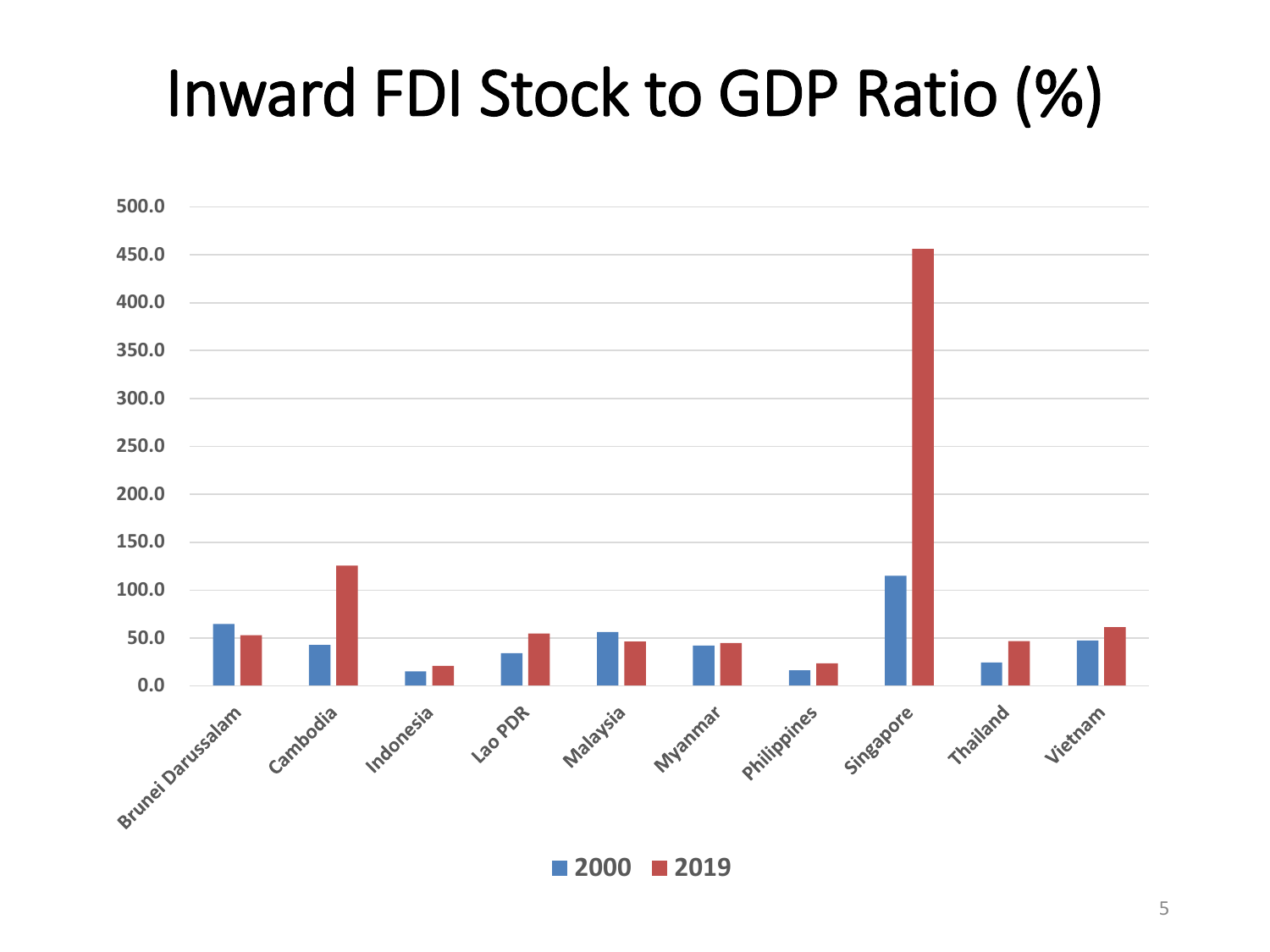## GVC Participation (%)

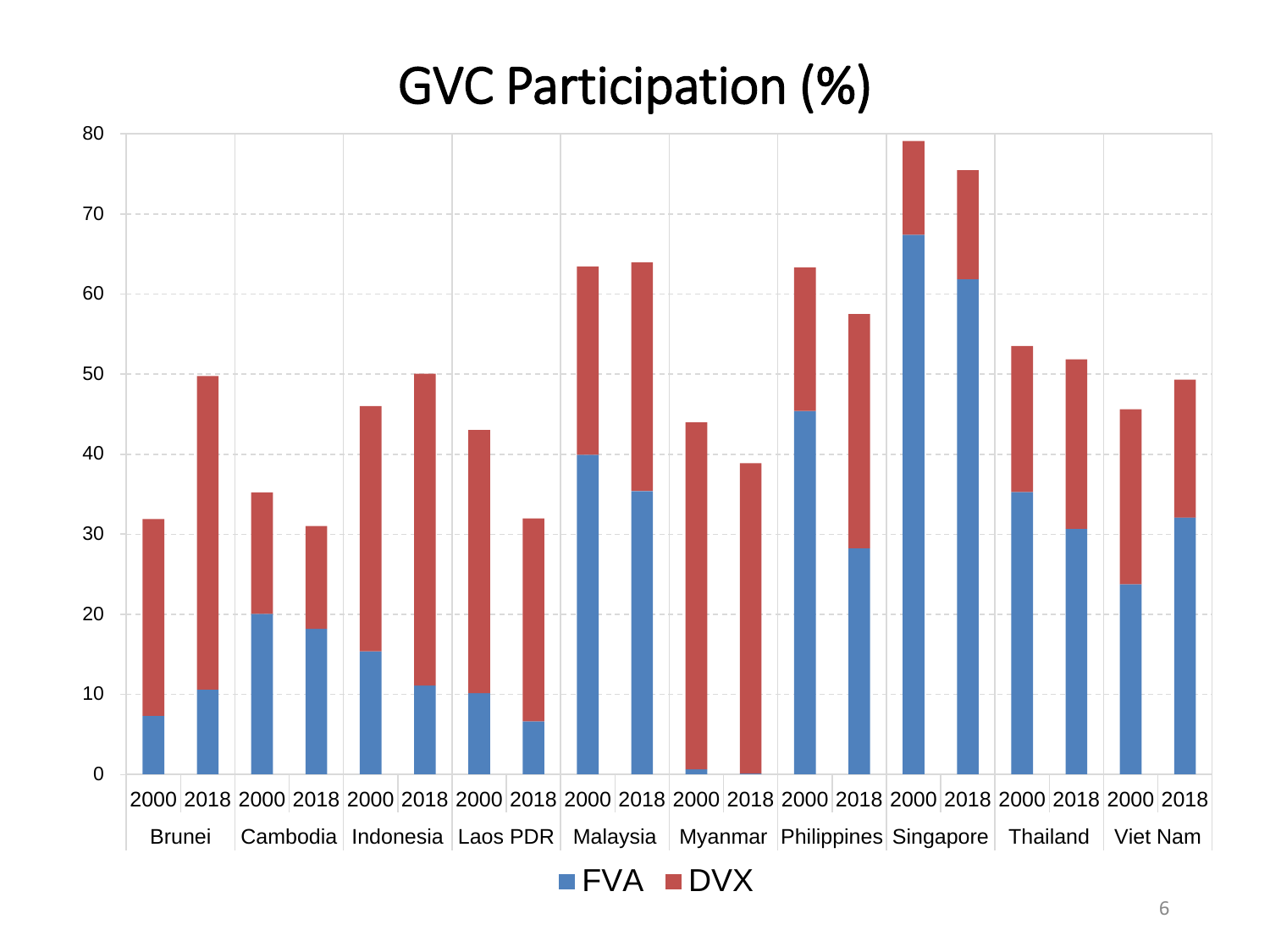# Important Common Findings and Policy Recommendations

- **Main drivers of economic growth and structural upgrading**
- Foreign direct investment (FDI)
- Global value chains (supply chains)
- Foreign trade
- (Increasing importance in the future: digital transformation)
- **Policy recommendations**
- Implementing open trade and FDI policy
- Building soft and hard infrastructure
- Developing human resources
- (Research and development)  $\sqrt{7}$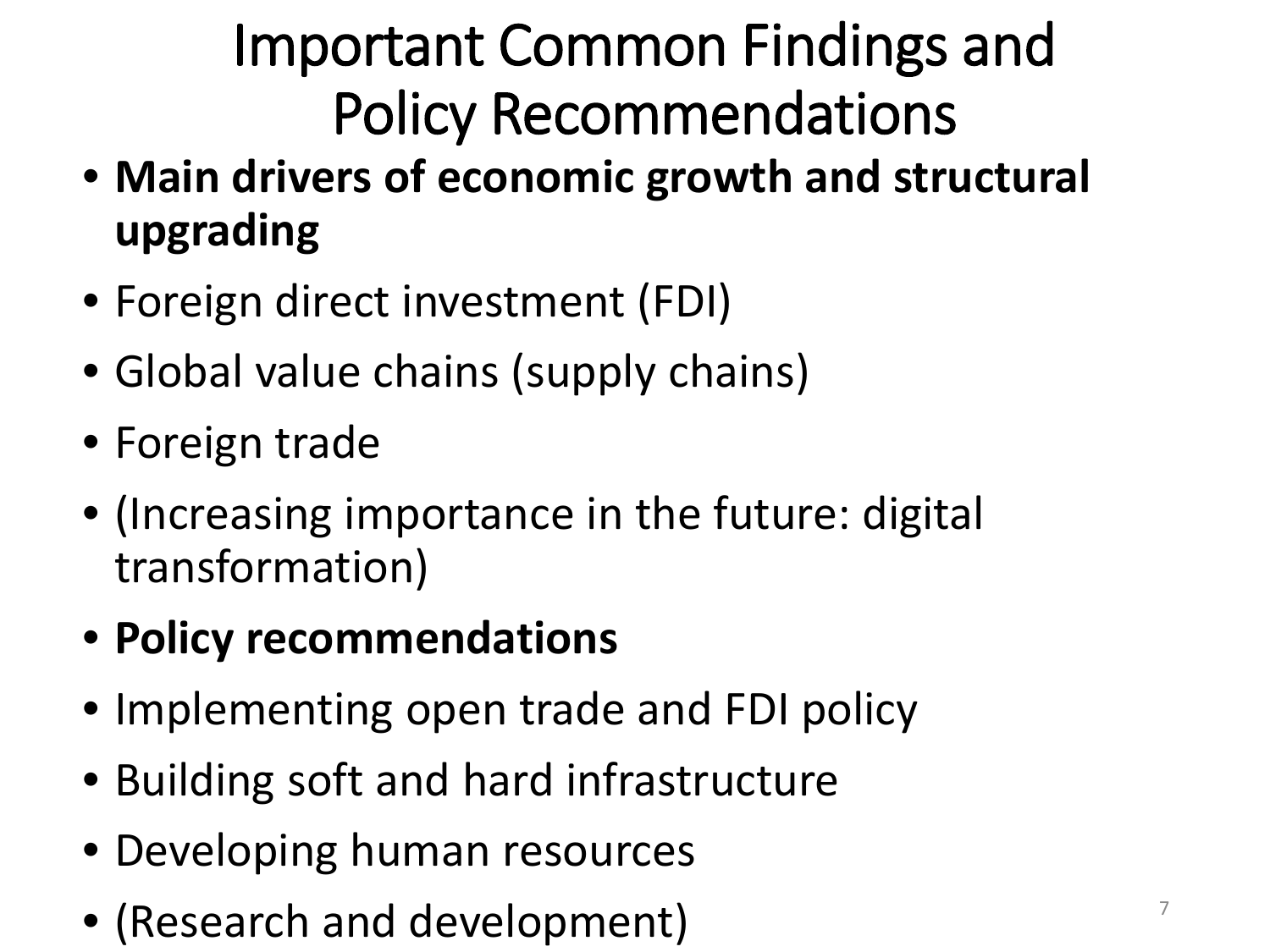**Overview of FDI, trade, GVCs in East Asia (Ayako Obashi, Aoyama Gakuin University, Japan)**

#### • **Major Findings**

- East Asian countries have been integrated into regional and global value chains (GVCs), particularly intensively in machinery sectors.
- East Asian countries trade manufactured parts and components intensively with each other in GVCs.
- As to their trade with outside the region, East Asian countries export capital goods and consumption goods
- There is a complementary relationship between trade and foreign direct investment (FDI) in GVCs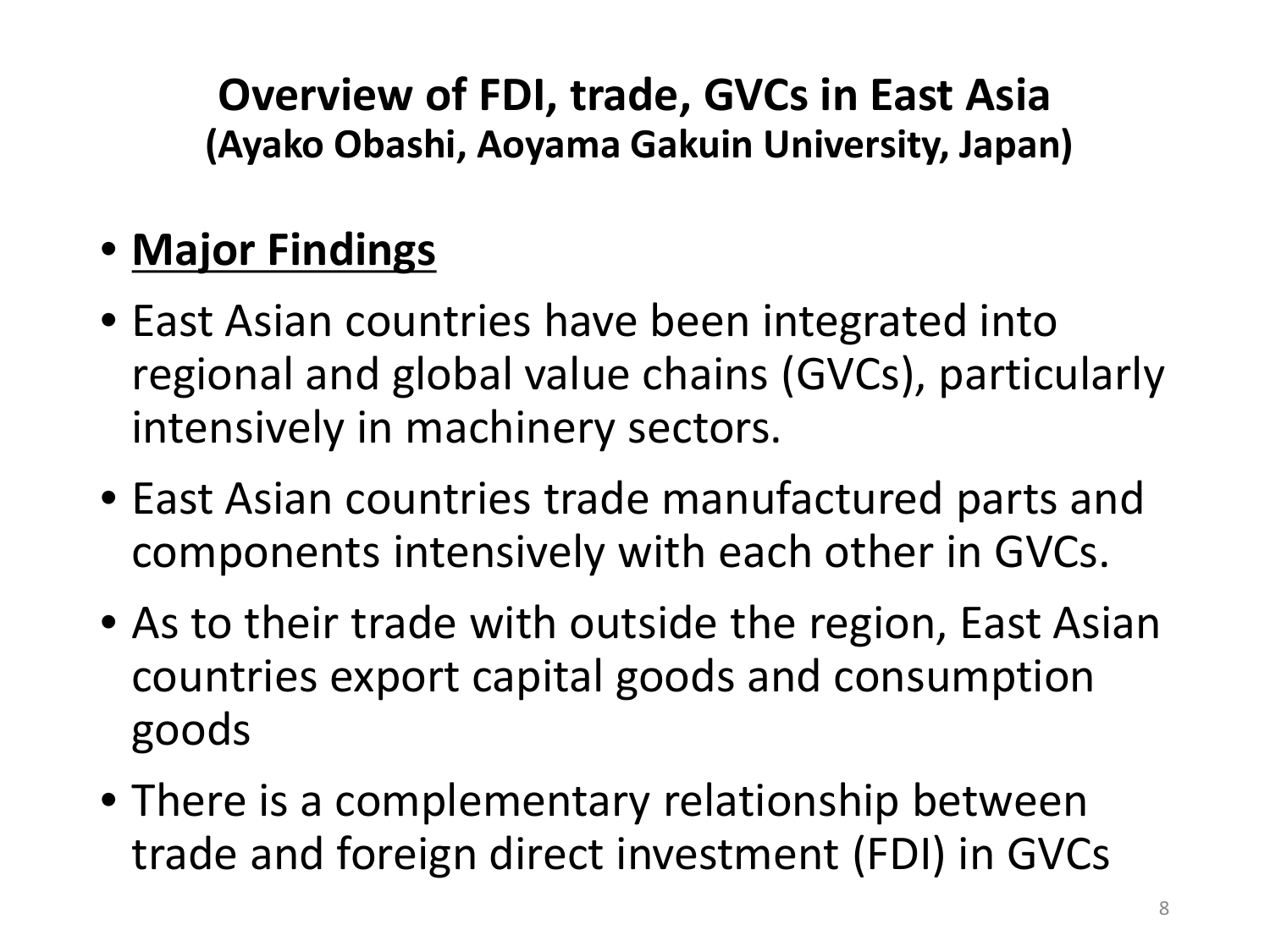- Attracting FDI is not merely the hosting of foreign exporting firms but enables the recipient country to participate in GVCs, form industrial agglomeration, and benefit from transfers of management knowhow, and technology
- FDI is a key for industrial upgrading
- **Policy Recommendation**
- Liberalize and facilitate trade and investment, in order to participate in GVCs.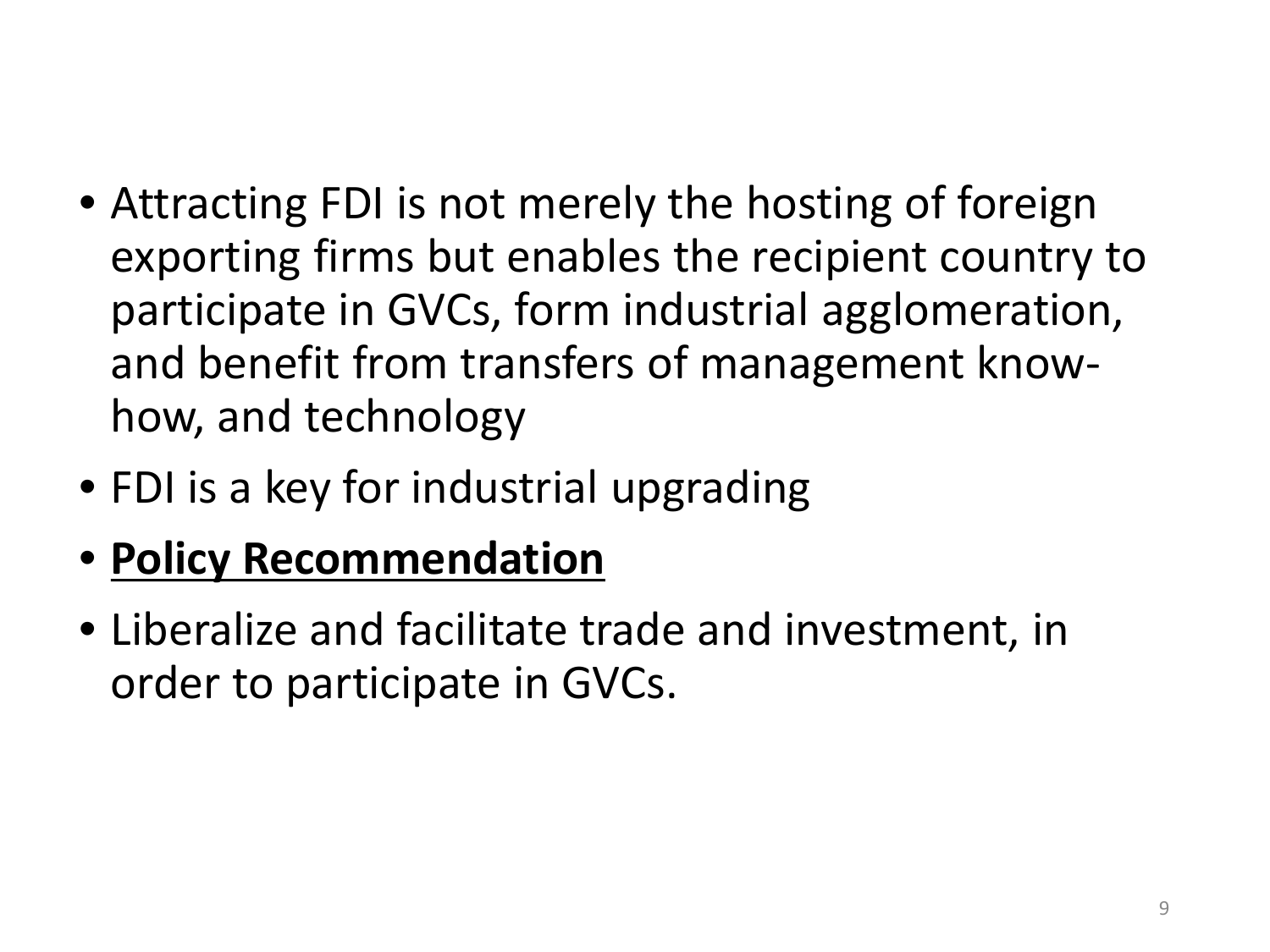**Investment Policy in terms of Facilitation and Promotion in Cambodia: Impact on the Manufacturing Global Production Value-Chain (Shandre Thangavelu, University of Adelaide)**

### • **Objectives:**

- Examine FDI policy of Cambodia in terms of investment promotion and facilitation.
- Examine the impact of investment policy on multinational activities by examining their effect on firm performance in special economic zones (SEZs).
- Examine the regional and provincial differences in attracting FDI.
- Identify policy gaps and also discuss forward- looking investment policy for Cambodia to move the industries to the next phase of growth in GVCs.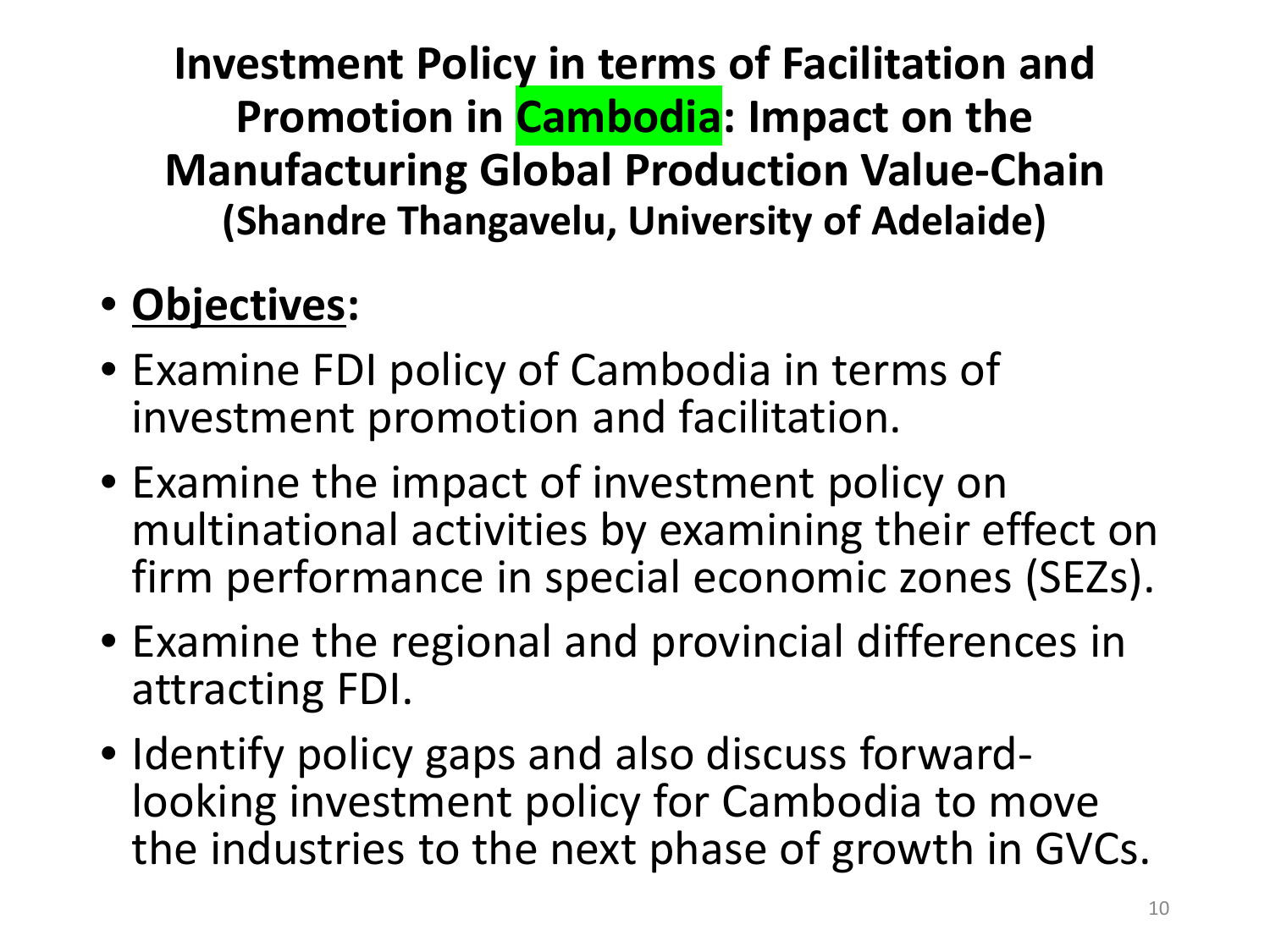#### • **Major Findings**

- Positive impact of connectivity through national and provincial road networks on attracting FDI.
- At the provincial level, electricity supply, rainfall, land area, and young working population have positive impact on attracting FDI

#### • **Policy recommendations**

- Build infrastructure: road and highway construction
- Develop skills of young people as young people with skills can play an important role in absorbing and diffusing key knowledge and technologies from FDI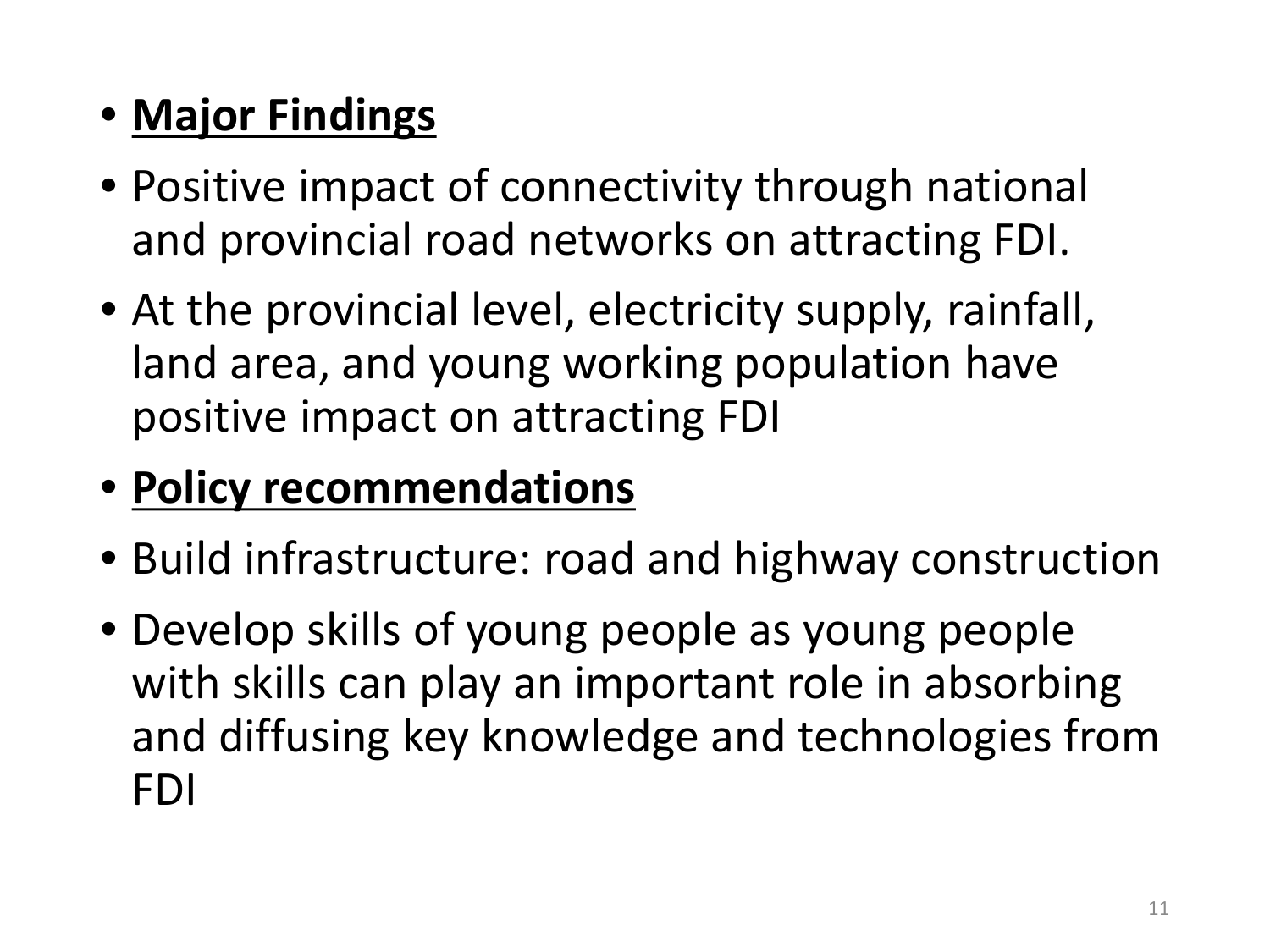**Foreign Direct Investment, Agglomeration, and Production Network in Indonesian Manufacturing (Dionisius Narjoko, ERIA)** 

- **Background information**
- Factors affecting FDI inflow to Indonesian economy has changed a lot since 2000, as Indonesia recovered from the 1997/98 economic crisis.

### • **Objective of the analysis**

• Examine the importance of globalization such as the presence of international production network, IPN) in determining FDI inflow to Indonesian manufacturing by examining regional FDI patterns.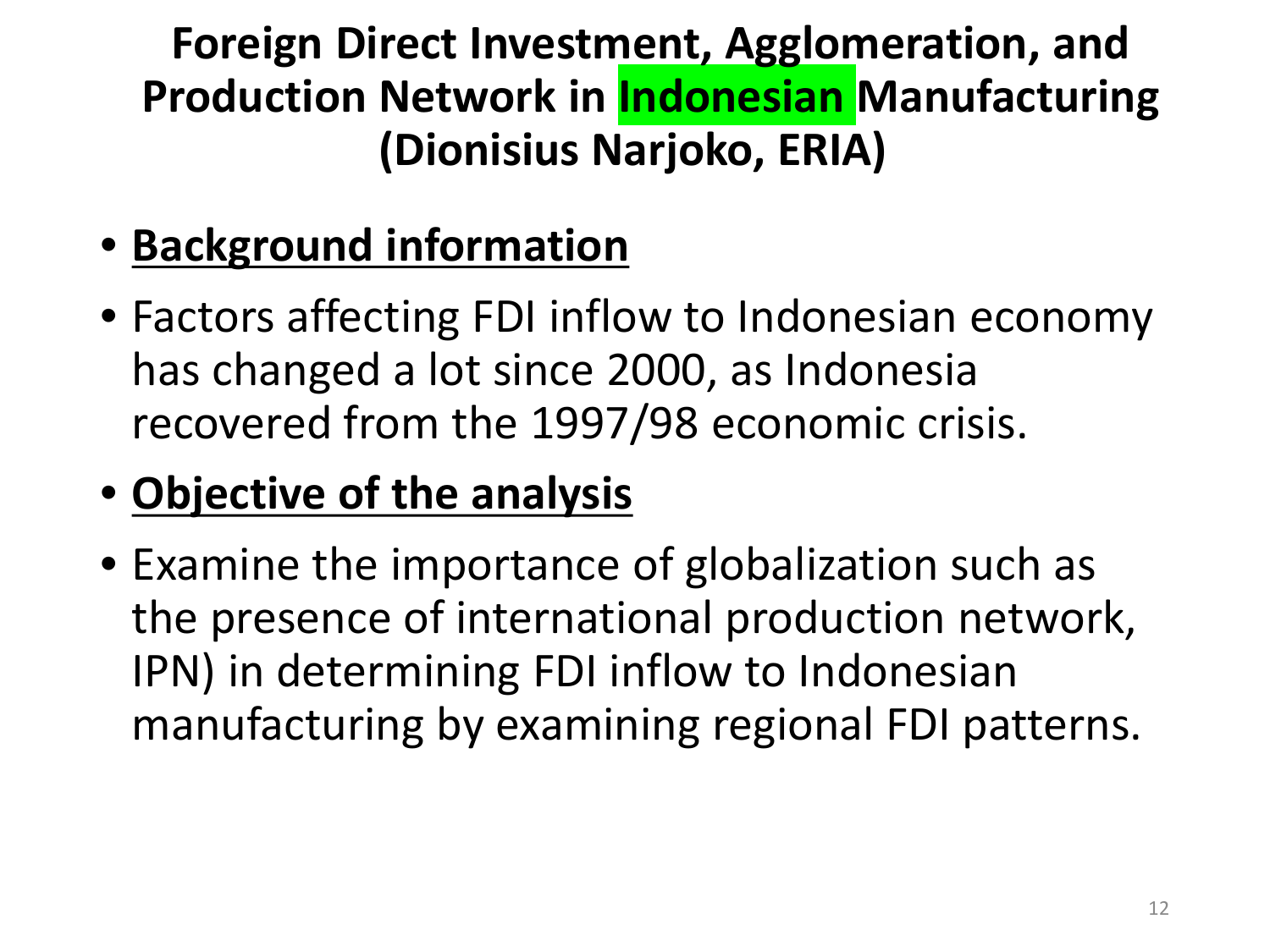## • **Findings**

- IPN and agglomeration are two important industry activities that determine the extent of FDI inflow
- Important insight provided by this study is the critical role played by agglomeration
- **Policy recommendations**
- Provide support for creating clusters/agglomeration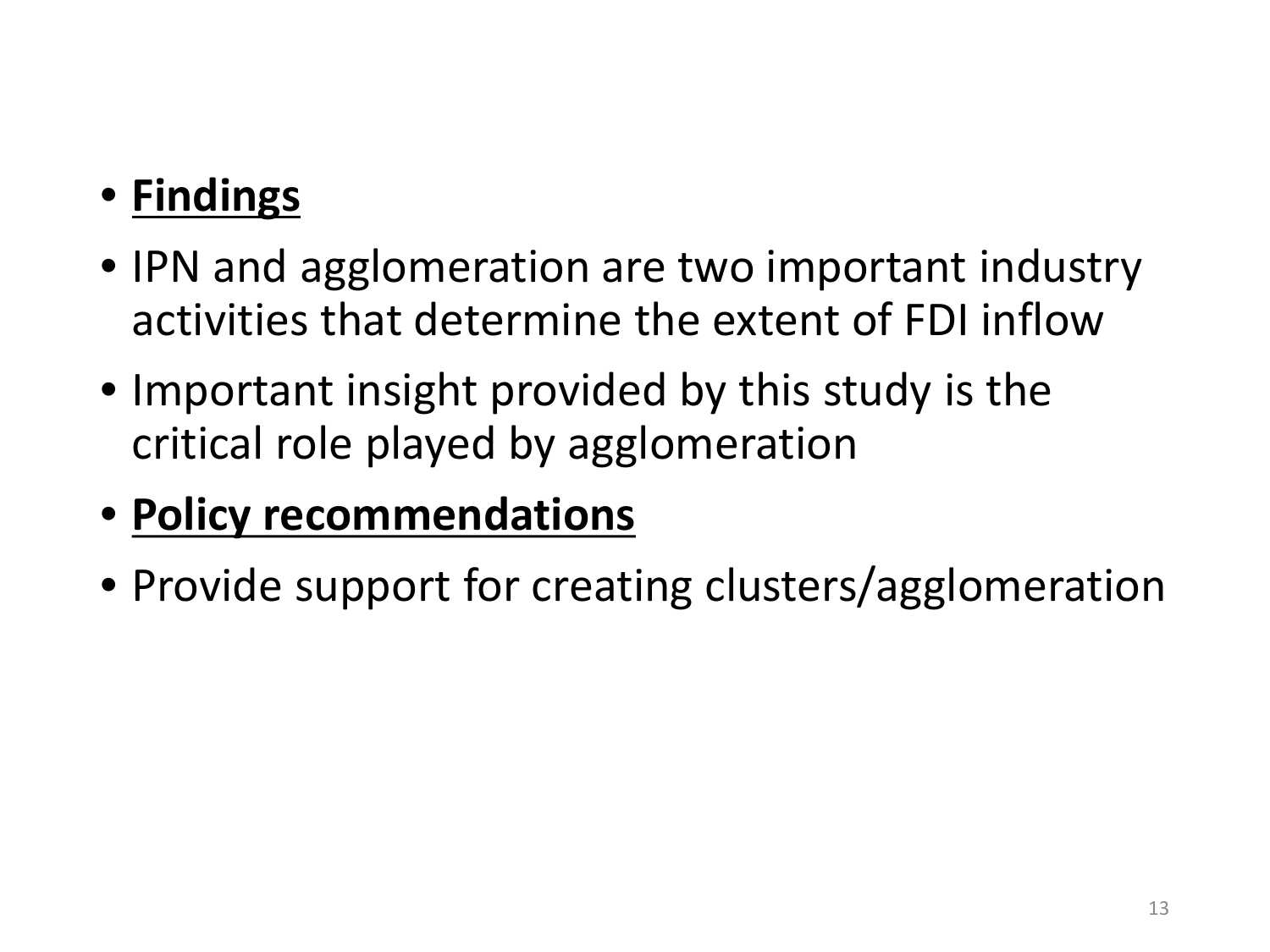**Structural Changes, Unbundling Effects and FDI in a Global Production Value-Chain: Case of Singapore (Shandre Thangavelu, University of Adelaide)**

- **New challenges**
- Declining growth rate
- Declining growth rate in gross fixed capital formation
- Shift towards services sector and declining share of manufacturing
- Falling exports in manufacturing
- Weaker growth in productivity
- Aging population
- Lack of indigenous technology and entrepreneurship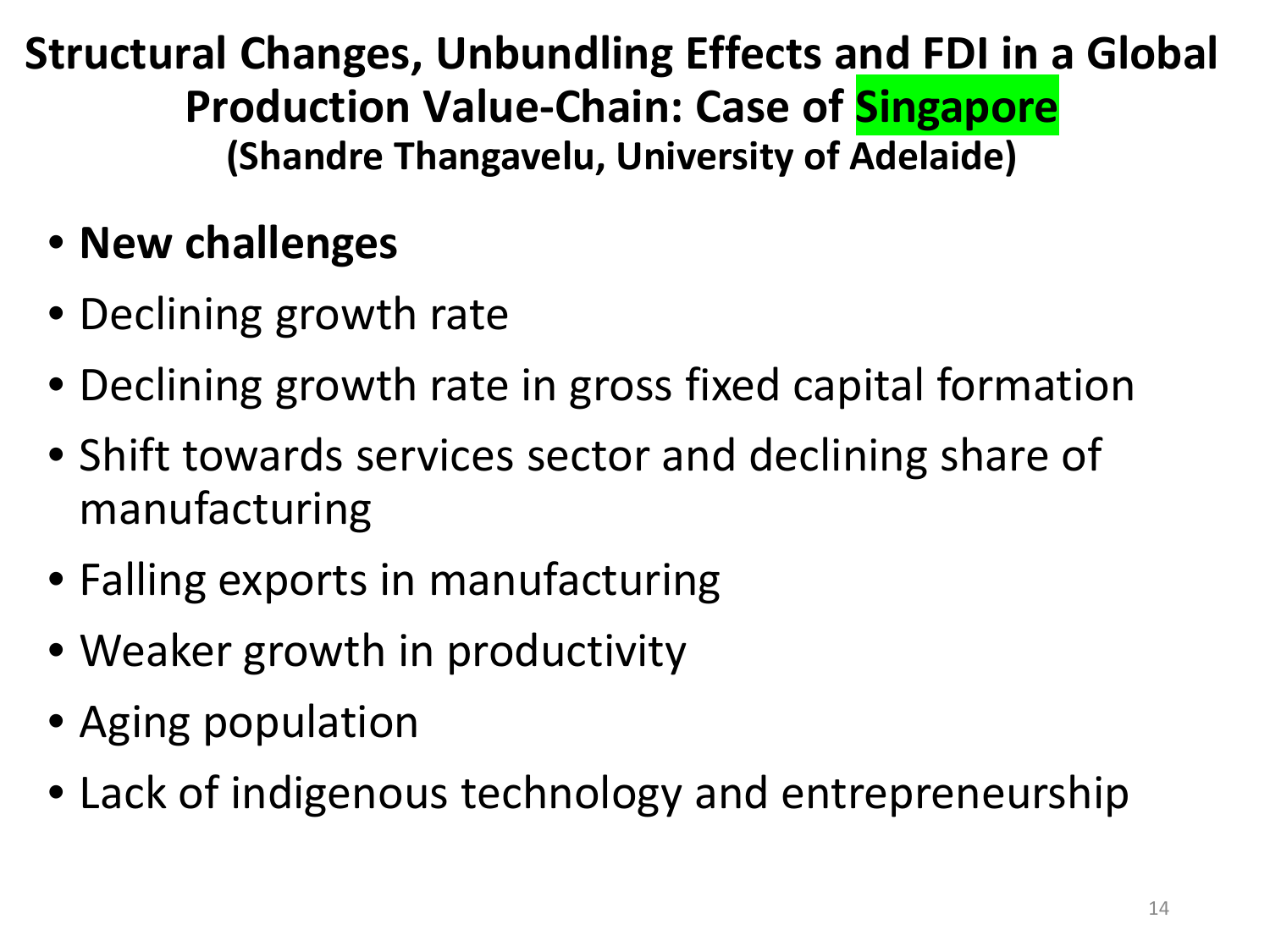### • **Keys to overcome challenges**

#### • **Human resource development**

- In fragmented growth (greater vulnerability and external shocks) greater destruction than creation in jobs – greater creation of new types of jobs leads to greater depreciation of human capital, indicating the development of flexible and capable human resources/workers
- Flexible and capable human capital allows workers to undertake value-added tasks, which is increasingly becoming important for GVC activities
- Importance of life-long learning and learning for all
- Education and Training and Re-tooling
- Manufacturing and Services Linkages
- Balance between services and manufacturing sector is important for the Singapore economy to remain "hooked" to GVCs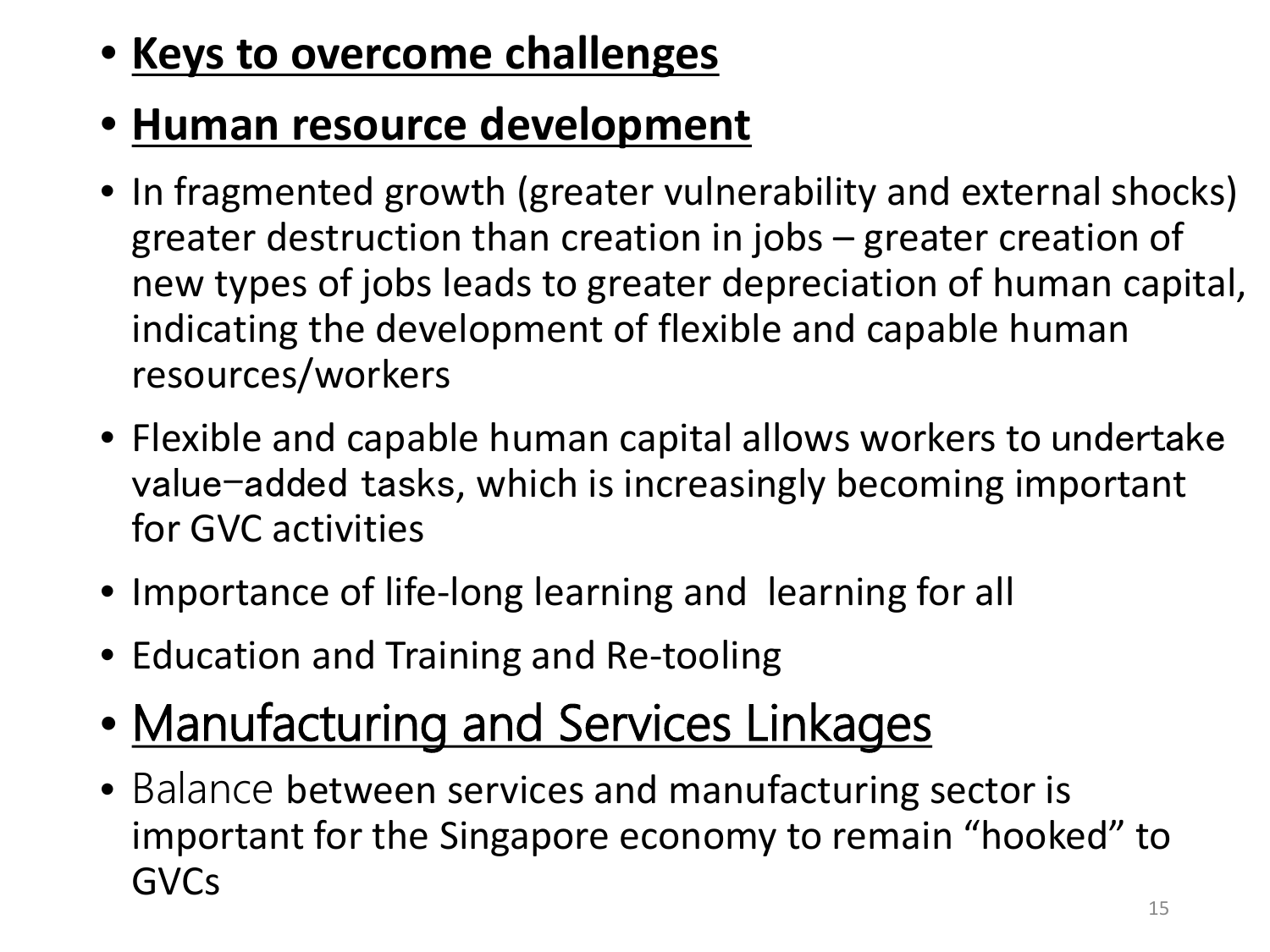**The Nexus between Inward Foreign Direct Investment and Global Value Chains in Developing Countries: A Case Study of Vietnam (Nguyen Huy Hoang & Truong Quang Hoan, Institute for Southeast Asian Studies)**

#### • **Objective of the paper**

- Provide an overview of Vietnam's economic integration
- Examine Vietnam's industry development policy and its GVC participation
- Examine relationship between FDI and Vietnam's GVC participation
- Identify the determinants of Vietnam's GVC participation
- Draw policy recommendations
- **Industry Development policy**
- Promotion of FDI inflows by providing tax and other incentives
- Promotion of developing supporting industry (supplying parts and components) for attracting FDI and for  $\cdots$  in  $\cdots$  in  $\cdots$